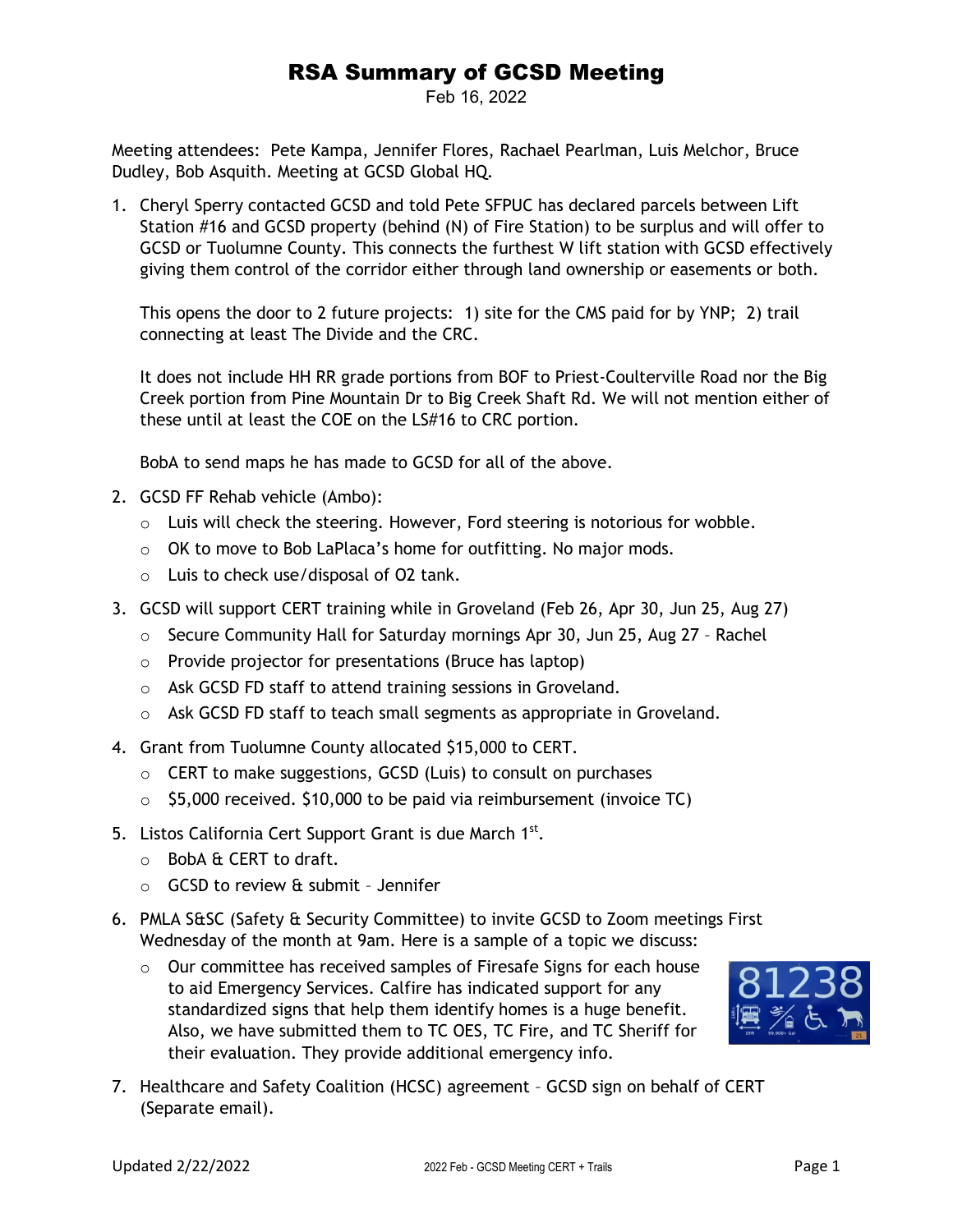## RSA Summary of GCSD Meeting

Feb 16, 2022

- 8. CERT to file monthly reports a week prior to the GCSD BOD meetings.
- 9. GCSD to create a CERT page on their website to list reports, activities.
- 10. BobA to send CERT Org Chart to Jennifer electronically.